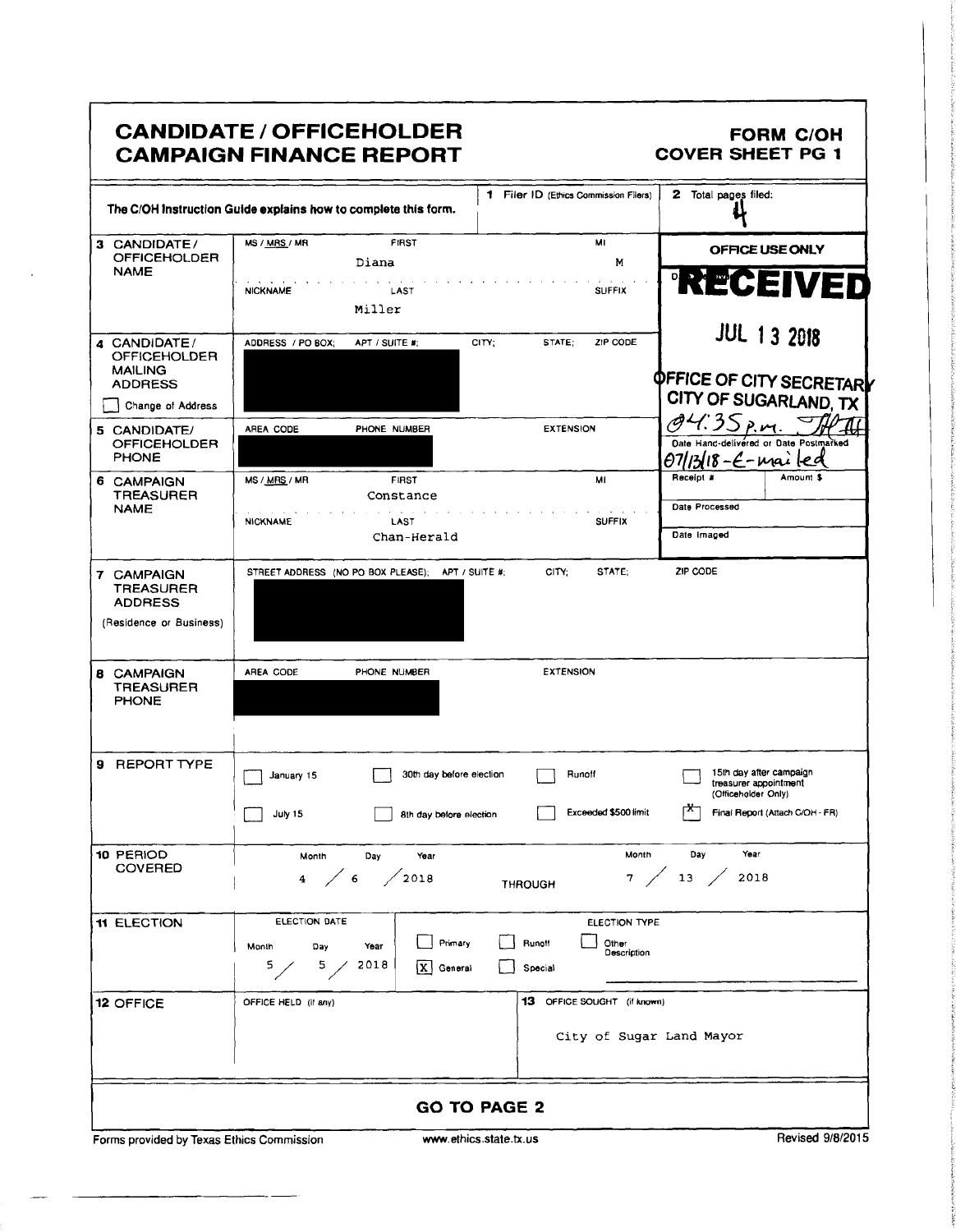# CANDIDATE / OFFICEHOLDER<br>CAMPAIGN FINANCE REPORT COVER SHEET PG 2 **CAMPAIGN FINANCE REPORT**

| 14 C/OH NAME<br>Diana M Miller                                                                                   |                                                                                                  |                                                                                                                                                                                                                                                                                                                                                                         |                            | 15 Filer ID (Ethics Commission Filers) |  |
|------------------------------------------------------------------------------------------------------------------|--------------------------------------------------------------------------------------------------|-------------------------------------------------------------------------------------------------------------------------------------------------------------------------------------------------------------------------------------------------------------------------------------------------------------------------------------------------------------------------|----------------------------|----------------------------------------|--|
| 16 NOTICE FROM<br><b>POLITICAL</b><br>COMMITTEE(S)                                                               | OF SUCH EXPENDITURES.                                                                            | THIS BOX IS FOR NOTICE OF POLITICAL CONTRIBUTIONS ACCEPTED OR POLITICAL EXPENDITURES MADE BY POLITICAL COMMITTEES TO<br>SUPPORT THE CANDIDATE / OFFICEHOLDER. THESE EXPENDITURES MAY HAVE BEEN MADE WITHOUT THE CANDIDATE'S OR OFFICEHOLDER'S<br>KNOWLEDGE OR CONSENT. CANDIDATES AND OFFICEHOLDERS ARE REQUIRED TO REPORT THIS INFORMATION ONLY IF THEY RECEIVE NOTICE |                            |                                        |  |
|                                                                                                                  | <b>COMMITTEE TYPE</b><br>GENERAL<br>SPECIFIC                                                     | <b>COMMITTEE NAME</b><br><b>COMMITTEE ADDRESS</b>                                                                                                                                                                                                                                                                                                                       |                            |                                        |  |
| <b>Additional Pages</b>                                                                                          |                                                                                                  | COMMITTEE CAMPAIGN TREASURER NAME                                                                                                                                                                                                                                                                                                                                       |                            |                                        |  |
|                                                                                                                  |                                                                                                  | COMMITTEE CAMPAIGN TREASURER ADDRESS                                                                                                                                                                                                                                                                                                                                    |                            |                                        |  |
| <b>17 CONTRIBUTION</b><br><b>TOTALS</b>                                                                          | 1.                                                                                               | TOTAL POLITICAL CONTRIBUTIONS OF \$50 OR LESS (OTHER THAN<br>PLEDGES, LOANS, OR GUARANTEES OF LOANS), UNLESS ITEMIZED                                                                                                                                                                                                                                                   | \$                         |                                        |  |
|                                                                                                                  | 2.                                                                                               | <b>TOTAL POLITICAL CONTRIBUTIONS</b><br>(OTHER THAN PLEDGES, LOANS, OR GUARANTEES OF LOANS)                                                                                                                                                                                                                                                                             | \$                         |                                        |  |
| <b>EXPENDITURE</b><br><b>TOTALS</b>                                                                              | 3.                                                                                               | TOTAL POLITICAL EXPENDITURES OF \$100 OR LESS,<br>UNLESS ITEMIZED                                                                                                                                                                                                                                                                                                       | \$                         |                                        |  |
|                                                                                                                  | 4.                                                                                               | <b>TOTAL POLITICAL EXPENDITURES</b>                                                                                                                                                                                                                                                                                                                                     | \$                         | 1089.84                                |  |
| <b>CONTRIBUTION</b><br><b>BALANCE</b>                                                                            | 5.                                                                                               | TOTAL POLITICAL CONTRIBUTIONS MAINTAINED AS OF THE LAST DAY<br>OF REPORTING PERIOD                                                                                                                                                                                                                                                                                      | \$                         | 121.88                                 |  |
| <b>OUTSTANDING</b><br><b>LOAN TOTALS</b>                                                                         | 6.                                                                                               | TOTAL PRINCIPAL AMOUNT OF ALL OUTSTANDING LOANS AS OF THE<br>LAST DAY OF THE REPORTING PERIOD                                                                                                                                                                                                                                                                           | \$                         |                                        |  |
| 18 AFFIDAVIT<br>É<br>AFFIX NOTARY STAMP / SEAL ABOVE<br>Sworn to and subscribed before me, by the said<br>day of | (A.I PAIEL<br>Notary Public, State of Texas<br>Comm. Expires 03-06-2019<br>Notary ID# 12502851-0 | I swear, or affirm, under penalty of perjury, that the accompanying report is<br>true and correct and includes all information required to be reported by me<br>under Title 15, Election Code.<br>Signature of Candidate or Officeholder<br>to certify which, witness my hand and seal of office.<br>っかいっ                                                               | this the<br>$J$ o $\vdash$ |                                        |  |
| Signature of officer administering oath                                                                          |                                                                                                  | Printed name of officer administering oath                                                                                                                                                                                                                                                                                                                              |                            | Title of officer administering oath    |  |

Forms provided by Texas Ethics Commission www.ethics.state.tx.us Revised 9/8/2015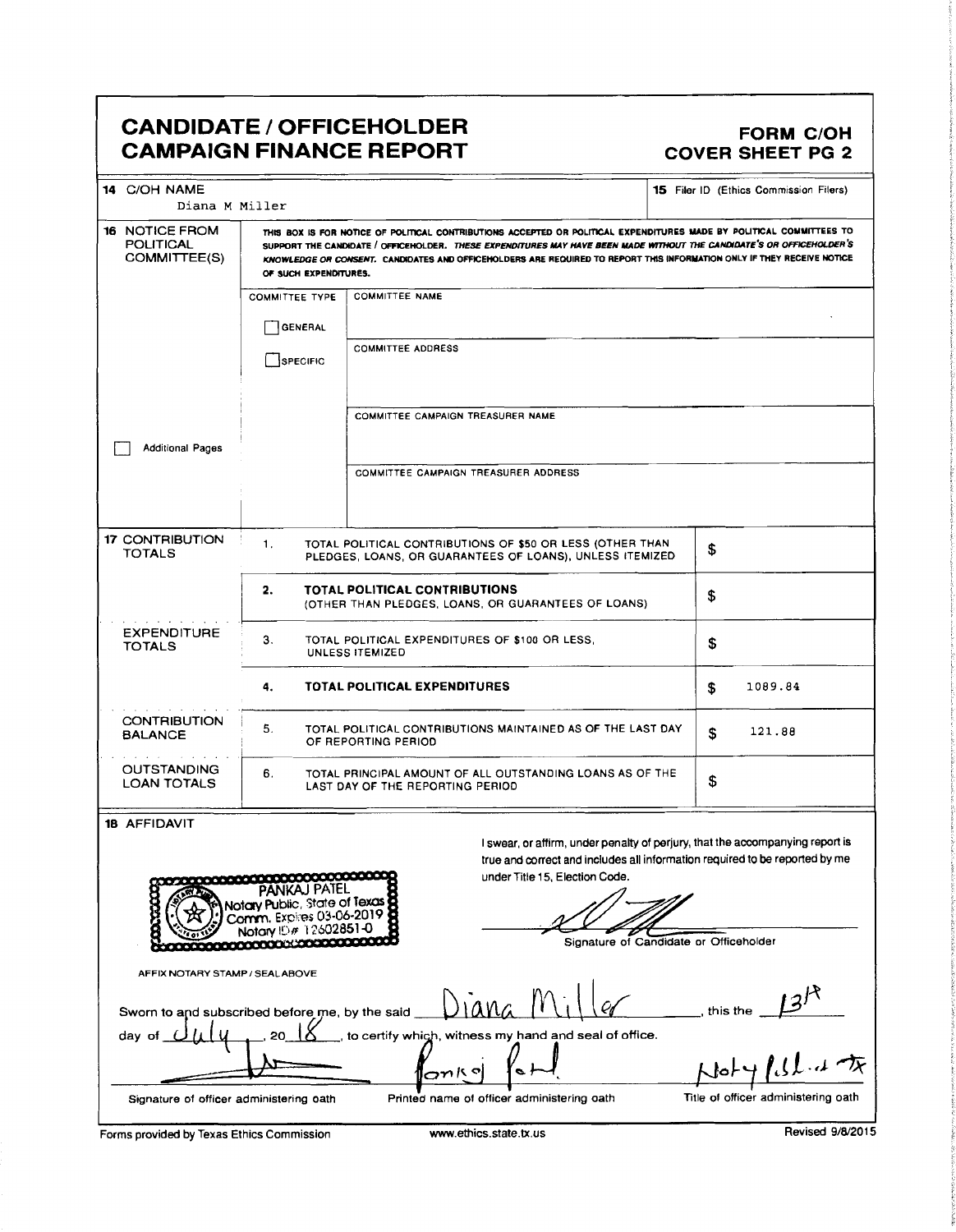# SUBTOTALS - C/OH FORM C/OH

# COVER SHEET PG 3

|     | <b>19 FILER NAME</b><br>Diana Miller                                                         | 20 Filer ID (Ethios Commission Filers) |                                  |
|-----|----------------------------------------------------------------------------------------------|----------------------------------------|----------------------------------|
|     | 21 SCHEDULE SUBTOTALS<br>NAME OF SCHEDULE                                                    |                                        | <b>SUBTOTAL</b><br><b>AMOUNT</b> |
| 1.  | SCHEDULE A1: MONETARY POLITICAL CONTRIBUTIONS                                                |                                        | S                                |
| 2.  | SCHEDULE A2: NON-MONETARY (IN-KIND) POLITICAL CONTRIBUTIONS                                  |                                        |                                  |
| З.  | SCHEDULE B: PLEDGED CONTRIBUTIONS                                                            |                                        |                                  |
| 4.  | <b>SCHEDULE E: LOANS</b>                                                                     |                                        |                                  |
| 5.  | SCHEDULE F1: POLITICAL EXPENDITURES MADE FROM POLITICAL CONTRIBUTIONS                        |                                        | s                                |
| 6.  | SCHEDULE F2: UNPAID INCURRED OBLIGATIONS                                                     |                                        | \$                               |
| 7.  | SCHEDULE F3: PURCHASE OF INVESTMENTS MADE FROM POLITICAL CONTRIBUTIONS                       |                                        |                                  |
| 8.  | SCHEDULE F4: EXPENDITURES MADE BY CREDIT CARD                                                |                                        |                                  |
| 9.  | $\mathbf{x}$<br>SCHEDULE G. POLITICAL EXPENDITURES MADE FROM PERSONAL FUNDS                  |                                        |                                  |
| 10. | SCHEDULE H: PAYMENT MADE FROM POLITICAL CONTRIBUTIONS TO A BUSINESS OF C/OH                  |                                        | s                                |
| 11. | SCHEDULE 1: NON-POLITICAL EXPENDITURES MADE FROM POLITICAL CONTRIBUTIONS                     |                                        | \$                               |
| 12. | SCHEDULE K: INTEREST, CREDITS, GAINS, REFUNDS, AND CONTRIBUTIONS<br><b>RETURNED TO FILER</b> |                                        | \$                               |